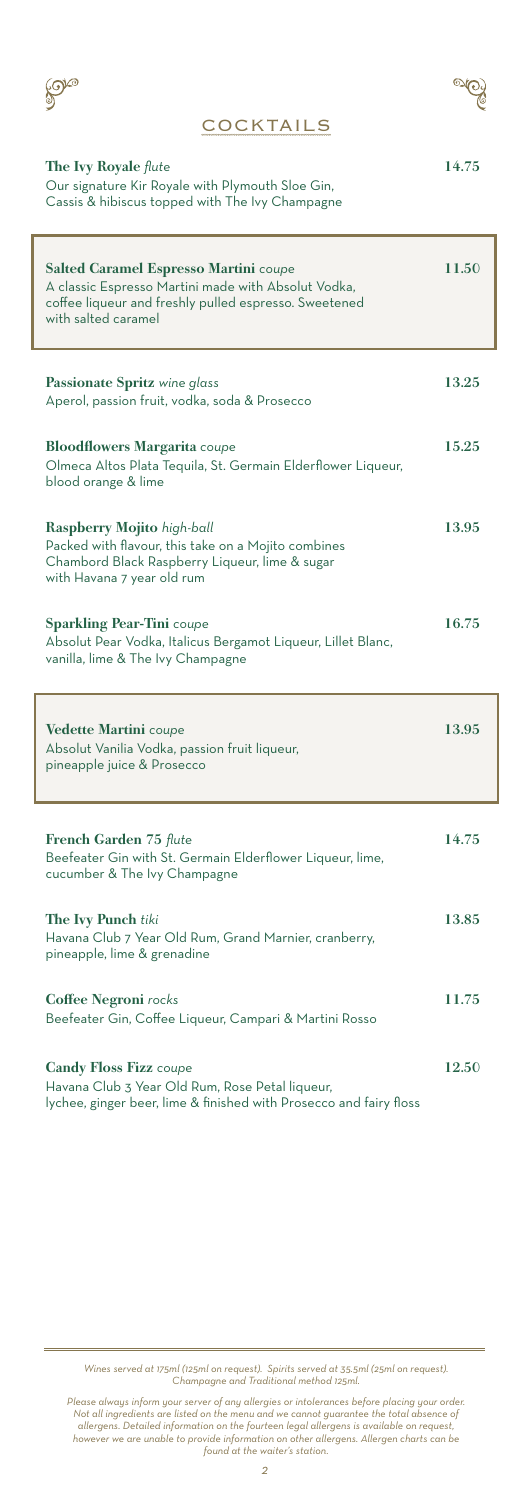### GIN & TONICS

| <b>Ivy Special G&amp;T</b> wine glass<br>Beefeater gin, lavender, cucumber & lime with Fever-Tree<br>Mediterranean tonic                   | 13.75 |
|--------------------------------------------------------------------------------------------------------------------------------------------|-------|
| Rhubarb, Raspberry & Ginger G&G balloon<br>Whitley Neill Rhubarb & Ginger Gin, Chambord black<br>raspberry liqueur & Fever-Tree Ginger Ale | 13.75 |
| <b>Black Forest G&amp;T</b> rocks<br>A fruity Bramble style G&T with Monkey 47 Gin,<br>Crème de Mure, Fever-Tree Mediterranean Tonic       | 15.75 |
| Rosemary & Basil G&T high-ball<br>Mil Irish Gin with London Essence Rosemary & Grapefruit<br>Tonic with fresh basil                        | 13.75 |
| <b>Pink G&amp;T</b> balloon glass<br>Beefeater Pink Gin with Fever-Tree Elderflower Tonic<br>and fresh strawberries                        | 13.75 |
| Sicilian G&T high-ball<br>Malfy Blood Orange Gin, Aperol & Fever-Tree<br>Indian Tonic with a dash of Angostura Bitters                     | 13.75 |
| Elderflower G&T high-ball<br>Tanqueray Dry Gin with St. Germain Elderflower Liqueur                                                        | 13.75 |

#### BEER & CIDER

& Fever-Tree Elderflower Tonic

| Draught Guinness, Ireland, 4.2% abv, Pint                                                                                                                                                                                        | 6.50 |
|----------------------------------------------------------------------------------------------------------------------------------------------------------------------------------------------------------------------------------|------|
| The Ivy Craft Lager, Scotland, 4.4% abv, 330ml<br>Brewed for The Ivy by Harviestoun Brewery, a crisp<br>and refreshing craft lager                                                                                               | 5.75 |
| Pilsner Urquell, Czech Republic, 4.4% abv, 330ml<br>From the town of Plzen, Czech Republic. Pilsner Urquell<br>was the world's first pale lager, and its popularity meant<br>it was much copied, and named pils, pilsner         | 6.50 |
| Foxes Rock IPA, Northern Ireland, 5.2% abv, 330ml<br>Citrus and tropical fruit flavours from the specially<br>selected New World hops. The subtle piney notes make<br>this a deliciously fruity beer with real full on character | 6.00 |
| Heineken 0.0, Netherlands, 0.0%, 330ml<br>Alcohol free lager with floral hoppy notes and<br>a pleasantly sweet flavour that is slightly bitter                                                                                   | 4.50 |
| Bulmers Original Cider, Ireland, 4.5%, abv, 330ml<br>Crisp and refreshing apple cider                                                                                                                                            | 5.75 |

*Wines served at 175ml (125ml on request). Spirits served at 35.5ml (25ml on request). Champagne and Traditional method 125ml.*

Please always inform your server of any allergies or intolerances before placing your order.<br>Not all ingredients are listed on the menu and we cannot guarantee the total absence of<br>allergens. Detailed information on the fo

COOLERS &

 $\mathbb{S}^2$ 

## NON-ALCOHOLIC COCKTAILS Peach & Elderflower Iced Tea 6.50 With Ivy 1917 & afternoon tea blends Green juice 4.25 Avocado, mint, celery, spinach, apple, parsley Rosemary Lemonade 4.95 A refreshing blend of lemon, lime & Fever-Tree soda with homemade rosemary syrup Choice from a selection of juices 3.50 Pineapple & Ginger Cooler 5.95 Ginger ale, fresh ginger, pineapple juice and basil Elderflower Garden 8.95 Seedlip Garden 108 with elderflower cordial, cucumber & Fever-Tree Elderflower Tonic Strawberries & Cream Soda 8.00 A blend of strawberry, fruits & vanilla with soda

 $\overline{\mathcal{P}}$ 

Moviestar Martini 5.95 Passion Fruit, pineapple, lime and vanilla shaken and served in a coupe glass with a shot of rhubarb and cardamom soda on the side

### SOFT DRINKS

| Coca-Cola                                                                                               | 3.95         |
|---------------------------------------------------------------------------------------------------------|--------------|
| <b>Coke Zero &amp; Diet Coke</b>                                                                        | 3.75         |
| <b>Fever-Tree soft drinks</b><br>Range of tonics, Madagascan Cola, Ginger Beer,<br>Ginger Ale, Lemonade | 3.75         |
| <b>Tipperary</b> Still Mineral Water 750ml<br><b>Tipperary</b> Sparkling Mineral Water 750ml            | 4.75<br>4.75 |

## TEA

| The Ivy 1917 breakfast blend              | 4.00 |
|-------------------------------------------|------|
| Intense and rich                          |      |
| The Ivy afternoon tea blend               | 4.00 |
| Mellow, elegant, refreshing               |      |
| Ceylon, Earl Grey, Darjeeling             | 4.00 |
| Sencha, Jasmine pearls                    | 4.75 |
| Fresh mint, Camomile, Peppermint, Verbena | 4.25 |
| <b>Rosebud, Oolong</b>                    | 6.00 |
|                                           |      |

### **COFFEE**

| Pot of coffee and cream                                                                                                                                         | 4.50           |
|-----------------------------------------------------------------------------------------------------------------------------------------------------------------|----------------|
| Cappuccino, Latte, Americano, Flat white,<br><b>Espresso, Macchiato</b>                                                                                         | 4.25           |
| The Ivy Irish Coffee                                                                                                                                            | 11.75          |
| Jameson Caskmates Stout Edition with a touch of cane sugar,<br>freshly brewed coffee and double cream finished with nutmeg<br>and Jameson-soaked cinnamon stick |                |
| <b>Hot chocolate</b>                                                                                                                                            | $4.50^{\circ}$ |
| Milk                                                                                                                                                            |                |
| Vanilla shakerato                                                                                                                                               | 4.50           |
| Espresso shaken with ice, served in a martini glass                                                                                                             |                |
| Mini chocolate truffles                                                                                                                                         | 4.75           |
| With a liquid salted caramel centre                                                                                                                             |                |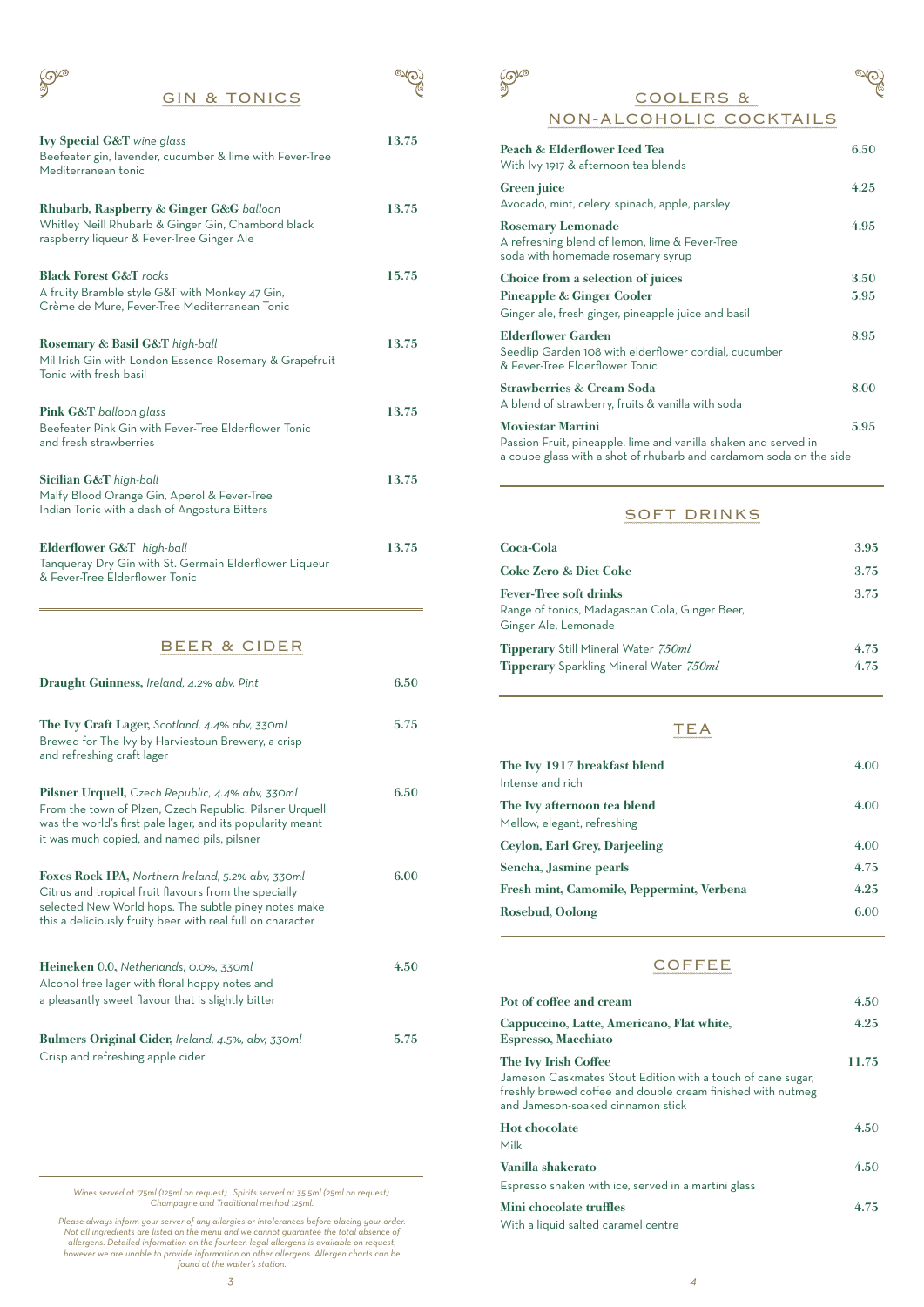$\mathbb{S}^{\mathbb{C}}$ 

|                                                   | 125ml |
|---------------------------------------------------|-------|
| Prosecco, Bisol, Jeio, Veneto, Italy              | 10.50 |
| The Ivy Collection Champagne, Champagne, France   | 14.95 |
| Laurent-Perrier, La Cuvée Brut, Champagne, France | 17.95 |
| Chateau Palmer, Rosé, Champagne, France           | 19.95 |

### **WHITE**

|                                                            | 17.5ml |
|------------------------------------------------------------|--------|
| <b>Lierre White</b>                                        | 7.25   |
| Chardonnay, False Bay, Robertson, South Africa             | 8.00   |
| Picpoul de Pinet Cap Cette, Languedoc, France              | 9.50   |
| Pinot Grigio, Trulli, Veneto, Italy                        | 9.95   |
| Sauvignon Blanc, Craggy Range,<br>Marlborough, New Zealand | 11.95  |
| Chablis, Chateau De Viviers, Burgundy, France              | 15.00  |

# ROSÉ

| RUJE                                                                 |               |
|----------------------------------------------------------------------|---------------|
| Lierre Rosé                                                          | 175ml<br>7.25 |
| Ultimate Provence, AOP, Provence, France                             | 13.75         |
| RED                                                                  |               |
|                                                                      | 175ml         |
| <b>Lierre Red</b>                                                    | 7.25          |
| Villa dei Fiori, Montepulciano d'Abruzzo,                            | 7.95          |
| Tuscany, Italy 2018                                                  |               |
| Tempranillo Cabernet, Nuviana, Huesca, Spain                         | 9.00          |
| Malbec, Don David Reserve, Cafayate Valley,<br>Argentina             | 11.95         |
| Rioja Reserva, Ramon Bilbao, Rioja, Spain                            | 12.00         |
| Shiraz, Little Yering, Yarra Valley, Australia                       | 14.00         |
| <b>Saint-Emilion, Pollen De Corbin Michotte,</b><br>Bordeaux, France | 17.00         |

#### SWEET & FORTIFIED

| <b>Clos Le Comte Sauternes, Bordeaux, France</b> | 100ml<br>11.50 |
|--------------------------------------------------|----------------|
| Angove Rare Tawny Port, Barossa, Australia       | 22.00          |
| <b>SHERRY</b>                                    |                |
| Pajarete 1908 Pedro Ximenez                      | 6.50           |

| Perez Barquero Oloroso Jerez NV                | 11.00 |
|------------------------------------------------|-------|
| <b>OLIVES &amp; NUTS</b>                       |       |
| Spiced green olives                            | 4.25  |
| Gordal olives with chilli, coriander and lemon |       |
| <b>Salted smoked almonds</b>                   | 3.95  |
| Hickory smoked and lightly spiced              |       |

Hickory smoked and lightly spiced



# RUM

| Havana Club 3 year old             | 5.00  |
|------------------------------------|-------|
| <b>Havana Especial</b>             | 5.00  |
| <b>Bacardi Carta Blanca</b>        | 5.00  |
| <b>Gosling Black Seal</b>          | 5.50  |
| Havana Club 7 year old             | 6.00  |
| Bacardi 8 year old                 | 6.75  |
| <b>Plantation Pineapple</b>        | 7.50  |
| Havana Club Selección des Maestros | 11.00 |
| Havana Club 15 year old            | 30.00 |

### TEQUILA & MEZCAL

| Olmeca Blanco        | 5.00  |
|----------------------|-------|
| Don Julio Añejo      | 11.00 |
| <b>Patron Blanco</b> | 9.00  |

### COGNAC

| <b>Martell VS</b>          | 6.50  |
|----------------------------|-------|
| <b>Remy Martin VSOP</b>    | 9.50  |
| <b>Martell Cordon Bleu</b> | 20.00 |
| <b>Martell XO</b>          | 25.00 |
| <b>Remy Martin XO</b>      | 27.00 |

### ARMAGNAC

Delord Armagnac Napoleon 7.00

 $\overline{\mathcal{P}}$ 

# VERMOUTH | APERITIF & DIGESTIF

| <b>Antica Formula</b>  | 5.00 |
|------------------------|------|
| <b>Aperol</b>          | 5.00 |
| <b>Campari</b>         | 5.00 |
| <b>Fernet-Branca</b>   | 5.00 |
| <b>Lilet Blanc</b>     | 5.00 |
| <b>Noily Prat</b>      | 5.00 |
| Pernod                 | 5.00 |
| <b>Pernod Absinthe</b> | 5.00 |
| <b>Ricard Pastis</b>   | 5.00 |

*Wines served at 175ml (125ml on request). Spirits served at 35.5ml (25ml on request). Champagne and Traditional method 125ml.*

Please always inform your server of any allergies or intolerances before placing your order.<br>Not all ingredients are listed on the menu and we cannot guarantee the total absence of<br>allergens. Detailed information on the fo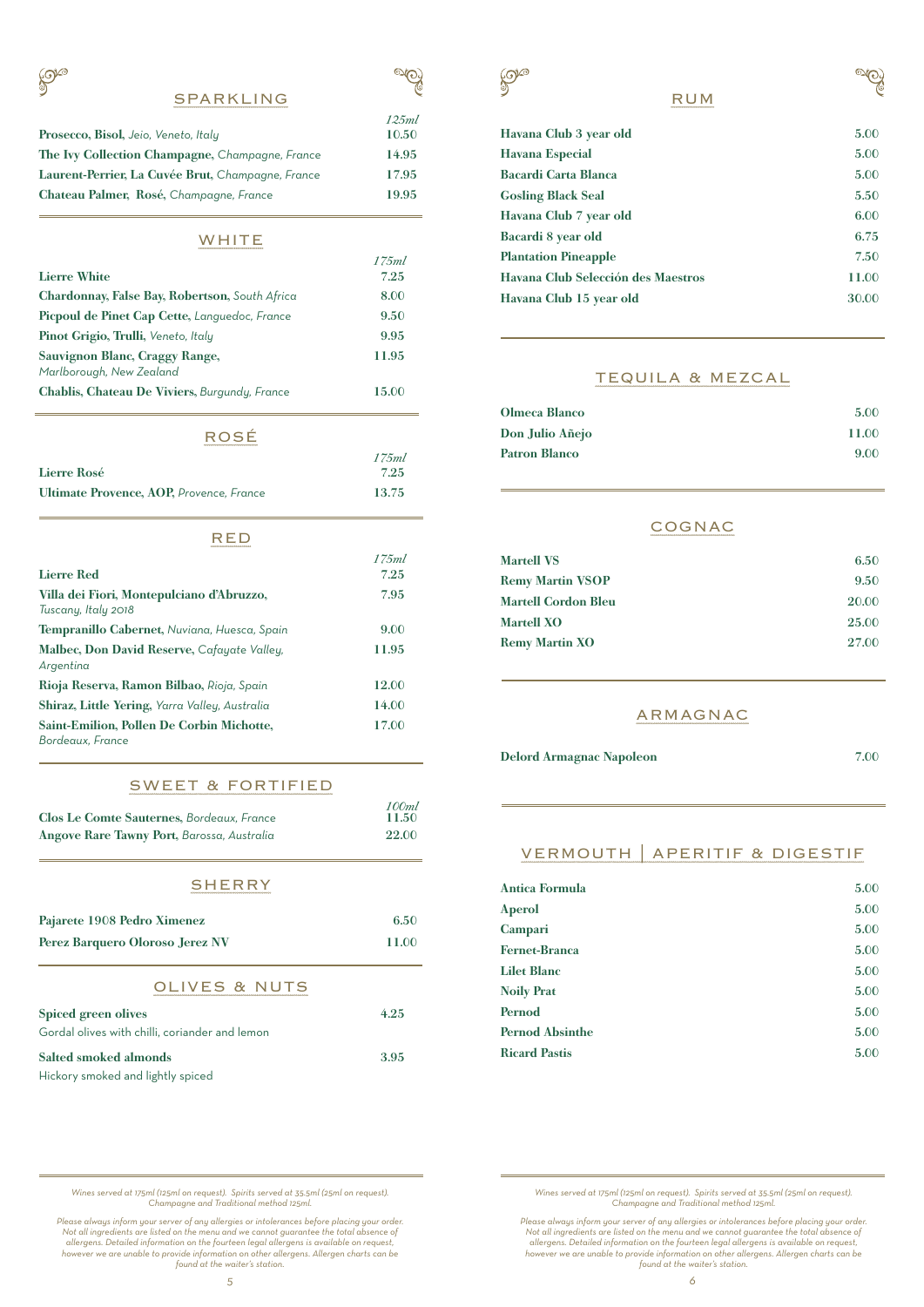

# GIN

 $\mathbb{S}^{\infty}$ 

| <b>Beefeater</b>                          | 5.00  |
|-------------------------------------------|-------|
| <b>Cork Dry</b>                           | 5.00  |
| <b>Beefeater Pink</b>                     | 5.50  |
| <b>Tanqueray</b>                          | 5.50  |
| <b>Glendalough Wild Botanical Irish</b>   | 5.50  |
| <b>Malfy Arancia Blood Orange</b>         | 6.00  |
| <b>Whitley Neill Rhubarb &amp; Ginger</b> | 6.00  |
| <b>Dingle</b>                             | 6.00  |
| <b>Ha'Penny Dry</b>                       | 6.00  |
| <b>Chinnery Dublin Dry</b>                | 6.50  |
| <b>Ha'Penny Rhubarb</b>                   | 6.50  |
| <b>Jawbox</b>                             | 7.00  |
| <b>Beefeater 24</b>                       | 7.00  |
| <b>Whitley Neill</b>                      | 7.00  |
| <b>Mil Irish</b>                          | 7.50  |
| <b>Playmouth Sloe Gin</b>                 | 7.50  |
| <b>Tanqueray 10</b>                       | 8.00  |
| <b>Drumshanbo Dunpowder</b>               | 8.00  |
| Hendrick's                                | 8.50  |
| <b>Playmouth Navy Strength</b>            | 8.75  |
| <b>The Ivy Gin</b>                        | 9.00  |
| <b>Monkey 47</b>                          | 12.00 |
|                                           |       |

## VODKA

| <b>Absolut Blue</b>        | 5.00  |
|----------------------------|-------|
| Tito's                     | 6.50  |
| <b>Istil 38 Pot Still</b>  | 6.50  |
| <b>Istil 38 Pink Berry</b> | 6.50  |
| Istil 38 Vanilla           | 6.50  |
| <b>Ketel One</b>           | 7.00  |
| <b>Grey Goose</b>          | 8.00  |
| <b>Absolut Elyx</b>        | 8.00  |
| <b>Stoli Elit</b>          | 13.00 |
|                            |       |

# CALVADOS

A firm favourite at The Ivy, Calvados is a French, cider-based, spirit made almost exclusively in the Normandy region. Cider production uses a mix of sweet and sour apples and our range is rich, floral and complex. Our flamed apple tart uses this underrated spirit for a flambée and a measure of aged Calvados to sip is the perfect accompaniment.

| Chateau du Breuil Calvados VSOP           | 6.00  |
|-------------------------------------------|-------|
| Longueville House Irish Apple Brandy      | 6.00  |
| Chateau du Breuil Calvados 20 Year Old XO | 11.00 |

*Wines served at 175ml (125ml on request). Spirits served at 35.5ml (25ml on request). Champagne and Traditional method 125ml.*

Please always inform your server of any allergies or intolerances before placing your order.<br>Not all ingredients are listed on the menu and we cannot guarantee the total absence of<br>allergens. Detailed information on the fo



| <b>Oban 14 year, Highland</b> | 12.00 |
|-------------------------------|-------|
| Talisker 10yr Old, Island     | 19.00 |
| BLENDED SCOTCH WHISKY         |       |

| Chivas Regal 12 year       | 8.00  |
|----------------------------|-------|
| <b>Ballantines Finest</b>  | 8.00  |
| Johnnie Walker Black Label | 8.00  |
| Chivas Regal 18 year       | 12.50 |
| Johnnie Walker Blue Label  | 40.00 |
|                            |       |

### BOURBON & AMERICAN WHISKEY

| <b>Marker's Mark</b>       | 8.00 |
|----------------------------|------|
| Jack Daniel's              | 8.00 |
| <b>Town Branch Bourbon</b> | 8.50 |
| <b>Woodford Reserve</b>    | 9.00 |
| <b>Bulleit Bourbon</b>     | 8.00 |
| <b>Bulliet Rye</b>         | 8.00 |
| <b>Bulleit 10 year</b>     | 9.50 |

### IRISH WHISKEY

| <b>Jameson</b>                                        | 5.00  |
|-------------------------------------------------------|-------|
| <b>Tullamore Dew Original</b>                         | 5.25  |
| <b>Powers Gold Label</b>                              | 5.50  |
| <b>Pearse Original</b>                                | 6.00  |
| <b>Teeling Small Batch</b>                            | 6.50  |
| <b>Gelston's Blended</b>                              | 6.50  |
| <b>Bushmills 10 year old</b>                          | 7.00  |
| <b>Jameson Caskmates Stout Edition</b>                | 7.00  |
| <b>Jameson Caskmates IPA Edition</b>                  | 7.00  |
| <b>West Cork Glengarriff Series Peat Charred Cask</b> | 7.50  |
| Roe & Coe                                             | 8.00  |
| <b>Pearse Founders Choice</b>                         | 8.50  |
| Redbreast 12 year old                                 | 9.00  |
| <b>Jameson Black Barrel</b>                           | 9.50  |
| <b>Pearse Coopers Select</b>                          | 11.00 |
| Pearse 5 year Single Cask                             | 11.50 |
| <b>JJ Corry, The Gael</b>                             | 12.00 |
| <b>Redbreast Lustau</b>                               | 12.50 |
| <b>Method and Madness Hungarian Oak</b>               | 15.50 |
| Gelston's 15 year old                                 | 18.00 |
| Tullamore Dew 14 year old                             | 18.50 |
| Connemara 22 year old                                 | 27.50 |
|                                                       |       |

*Wines served at 175ml (125ml on request). Spirits served at 35.5ml (25ml on request). Champagne and Traditional method 125ml.*